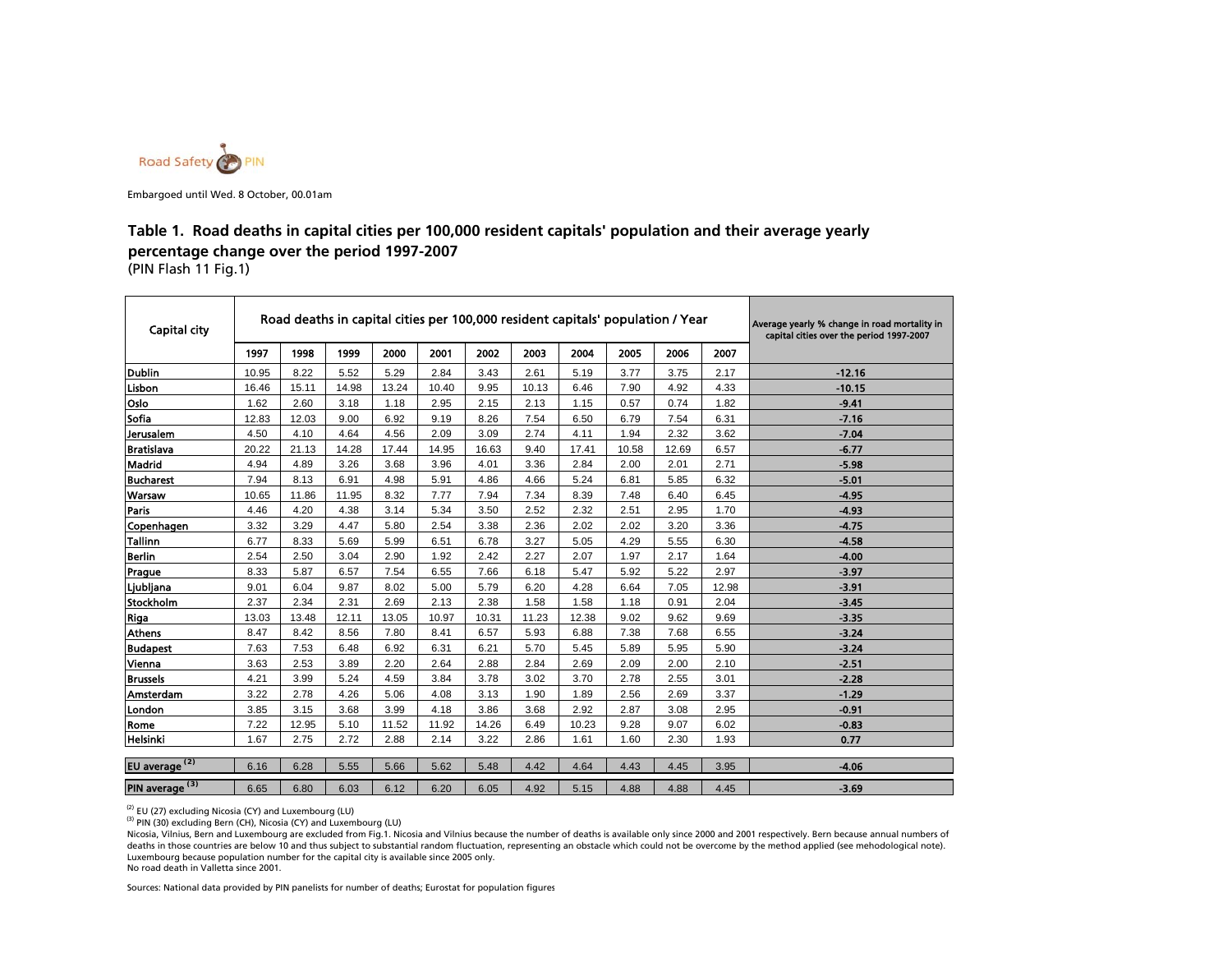

(PIN Flash 11 Fig.2) **Table 2. Road deaths in capital cities per 100,000 resident capitals' population and their average yearly percentage change over the period 2001-2007** 

| Capital city               |       |       |       |       |       |       |       | Average yearly %<br>change in road<br>mortality in capital<br>cities over the period |
|----------------------------|-------|-------|-------|-------|-------|-------|-------|--------------------------------------------------------------------------------------|
|                            | 2001  | 2002  | 2003  | 2004  | 2005  | 2006  | 2007  | 2001-2007                                                                            |
| Lisbon                     | 10.40 | 9.95  | 10.13 | 6.46  | 7.90  | 4.92  | 4.33  | $-12.73$                                                                             |
| Oslo                       | 2.95  | 2.15  | 2.13  | 1.15  | 0.57  | 0.74  | 1.82  | $-12.13$                                                                             |
| Stockholm                  | 2.13  | 2.38  | 1.58  | 1.58  | 1.18  | 0.91  | 2.04  | $-11.00$                                                                             |
| Paris                      | 5.34  | 3.50  | 2.52  | 2.32  | 2.51  | 2.95  | 1.70  | $-10.48$                                                                             |
| Madrid                     | 3.96  | 4.01  | 3.36  | 2.84  | 2.00  | 2.01  | 2.71  | $-9.63$                                                                              |
| Amsterdam                  | 4.08  | 3.13  | 1.90  | 1.89  | 2.56  | 2.69  | 3.37  | $-9.56$                                                                              |
| Rome                       | 11.92 | 14.26 | 6.49  | 10.23 | 9.28  | 9.07  | 6.02  | $-8.47$                                                                              |
| Bratislava                 | 14.95 | 16.63 | 9.40  | 17.41 | 10.58 | 12.69 | 6.57  | $-8.07$                                                                              |
| Prague                     | 6.55  | 7.66  | 6.18  | 5.47  | 5.92  | 5.22  | 2.97  | $-8.06$                                                                              |
| Copenhagen                 | 2.54  | 3.38  | 2.36  | 2.02  | 2.02  | 3.20  | 3.36  | $-7.91$                                                                              |
| <b>Brussels</b>            | 3.84  | 3.78  | 3.02  | 3.70  | 2.78  | 2.55  | 3.01  | $-6.97$                                                                              |
| Helsinki                   | 2.14  | 3.22  | 2.86  | 1.61  | 1.60  | 2.30  | 1.93  | $-6.31$                                                                              |
| London                     | 4.18  | 3.86  | 3.68  | 2.92  | 2.87  | 3.08  | 2.95  | $-5.82$                                                                              |
| Tallinn                    | 6.51  | 6.78  | 3.27  | 5.05  | 4.29  | 5.55  | 6.30  | $-4.62$                                                                              |
| <b>Berlin</b>              | 1.92  | 2.42  | 2.27  | 2.07  | 1.97  | 2.17  | 1.64  | $-4.05$                                                                              |
| Sofia                      | 9.19  | 8.26  | 7.54  | 6.50  | 6.79  | 7.54  | 6.31  | $-3.66$                                                                              |
| Nicosia                    | 4.90  | 8.73  | 8.62  | 7.03  | 5.47  | 5.35  | 7.01  | $-3.59$                                                                              |
| Vienna                     | 2.64  | 2.88  | 2.84  | 2.69  | 2.09  | 2.00  | 2.10  | $-3.00$                                                                              |
| Riga                       | 10.97 | 10.31 | 11.23 | 12.38 | 9.02  | 9.62  | 9.69  | $-2.85$                                                                              |
| Warsaw                     | 7.77  | 7.94  | 7.34  | 8.39  | 7.48  | 6.40  | 6.45  | $-2.84$                                                                              |
| Jerusalem                  | 2.09  | 3.09  | 2.74  | 4.11  | 1.94  | 2.32  | 3.62  | $-2.82$                                                                              |
| Dublin                     | 2.84  | 3.43  | 2.61  | 5.19  | 3.77  | 3.75  | 2.17  | $-2.59$                                                                              |
| Budapest                   | 6.31  | 6.21  | 5.70  | 5.45  | 5.89  | 5.95  | 5.90  | $-2.35$                                                                              |
| Athens                     | 8.41  | 6.57  | 5.93  | 6.88  | 7.38  | 7.68  | 6.55  | $-1.71$                                                                              |
| Vilnius                    | 9.75  | 9.58  | 10.67 | 9.59  | 9.59  | 8.13  | 12.09 | 0.39                                                                                 |
| Bucharest                  | 5.91  | 4.86  | 4.66  | 5.24  | 6.81  | 5.85  | 6.32  | 2.61                                                                                 |
| Ljubljana                  | 5.00  | 5.79  | 6.20  | 4.28  | 6.64  | 7.05  | 12.98 | 4.11                                                                                 |
|                            |       |       |       |       |       |       |       |                                                                                      |
| EU average <sup>(1)</sup>  | 5.62  | 5.48  | 4.42  | 4.64  | 4.43  | 4.45  | 3.95  | $-5.27$                                                                              |
| PIN average <sup>(2)</sup> | 6.20  | 6.05  | 4.92  | 5.15  | 4.88  | 4.88  | 4.45  | $-5.03$                                                                              |

<sup>(1)</sup> EU (27) excluding Luxembourg (LU)

 $(2)$  PIN (30) excluding Luxemburg (LU) and Bern (CH)

Bern and Luxembourg are excluded from Fig.2. Bern because annual numbers of deaths in those countries are below 10 and thus subject to substantial random fluctuation. Luxembourg because population number for the capital city is available since 2005 No road death in Valletta since 2001.

Sources: National data provided by PIN panelists for number of deaths; Eurostat for population figures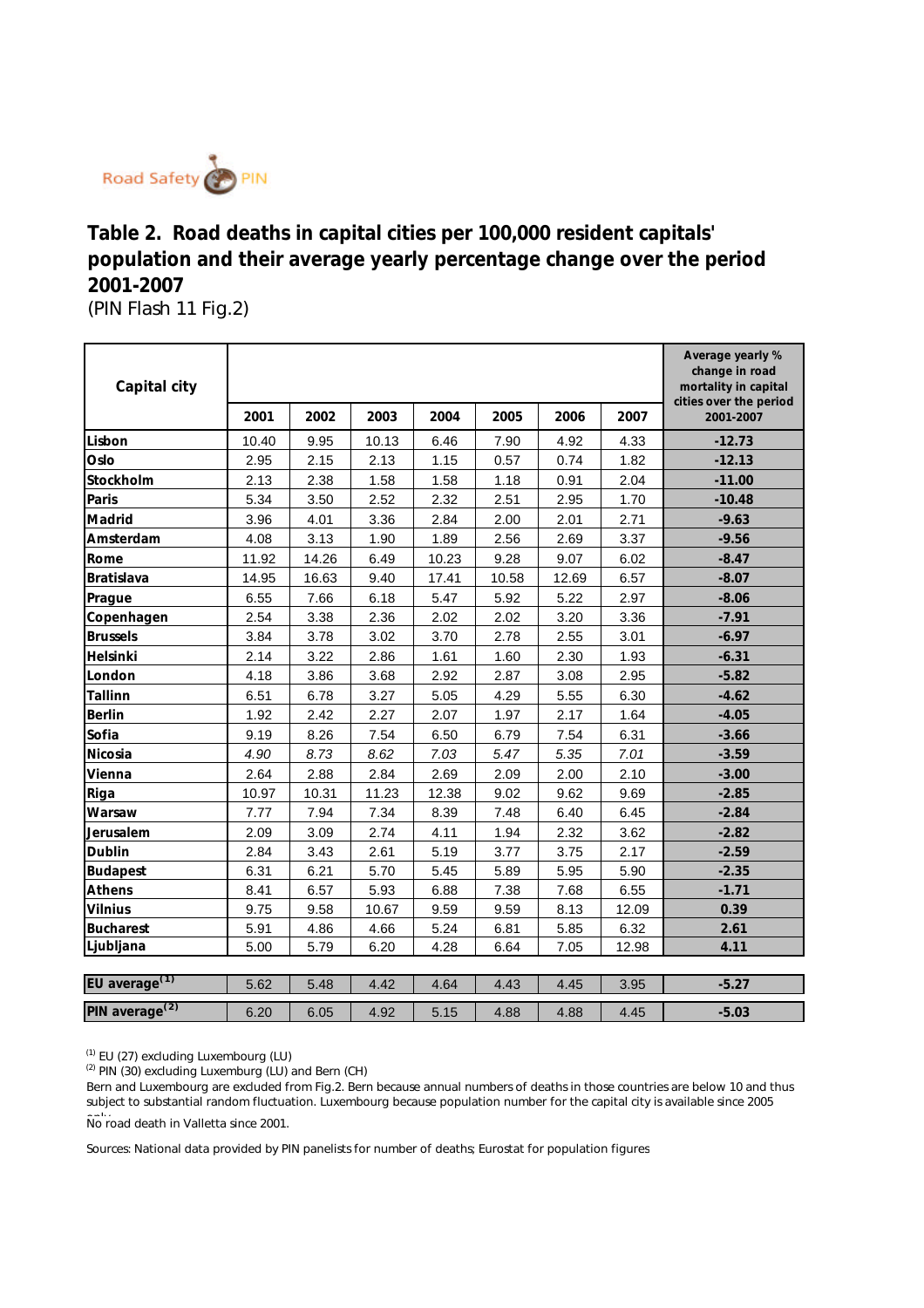

**Table 3. Ammount by which the annual average percentage reduction in road mortality in the capital exceeds that in the rest of the country over the period 1997-2007**

(PIN Flash 11 Fig.3)

| Capital city      | Country                | Ammount by which the<br>annual average<br>percentage reduction<br>in road mortality in the<br>capital exceeds that in<br>the rest of the country<br>over the period 1997-<br>2007 |
|-------------------|------------------------|-----------------------------------------------------------------------------------------------------------------------------------------------------------------------------------|
| Sofia             | <b>Bulgaria</b>        | 9.31                                                                                                                                                                              |
| <b>Dublin</b>     | Ireland                | 8.56                                                                                                                                                                              |
| Oslo              | Norway                 | 6.99                                                                                                                                                                              |
| <b>Bratislava</b> | Slovakia               | 4.47                                                                                                                                                                              |
| <b>Bucharest</b>  | Romania                | 3.83                                                                                                                                                                              |
| Jerusalem         | Israel                 | 2.93                                                                                                                                                                              |
| Stockholm         | Sweden                 | 2.89                                                                                                                                                                              |
| <b>Budapest</b>   | Hungary                | 2.73                                                                                                                                                                              |
| Madrid            | <b>Spain</b>           | 2.39                                                                                                                                                                              |
| Warsaw            | Poland                 | 2.31                                                                                                                                                                              |
| Prague            | <b>Czech Republic</b>  | 2.00                                                                                                                                                                              |
| <b>Vilnius</b>    | Lithuania              | 1.84                                                                                                                                                                              |
| Tallinn           | Estonia                | 1.11                                                                                                                                                                              |
| Lisbon            | Portugal               | 1.08                                                                                                                                                                              |
| Riga              | Latvia                 | 0.94                                                                                                                                                                              |
| Copenhagen        | <b>Denmark</b>         | 0.94                                                                                                                                                                              |
| Ljubljana         | Slovenia               | 0.35                                                                                                                                                                              |
| <b>Brussels</b>   | <b>Belgium</b>         | $-0.43$                                                                                                                                                                           |
| <b>Athens</b>     | Greece                 | $-0.44$                                                                                                                                                                           |
| London            | <b>UK</b>              | $-0.69$                                                                                                                                                                           |
| Vienna            | Austria                | $-0.82$                                                                                                                                                                           |
| <b>Berlin</b>     | Germany                | $-0.95$                                                                                                                                                                           |
| Paris             | France                 | $-1.04$                                                                                                                                                                           |
| Rome              | Italy                  | -1.49                                                                                                                                                                             |
| Bern              | Switzerland            | -1.55                                                                                                                                                                             |
| Helsinki          | <b>Finland</b>         | -2.26                                                                                                                                                                             |
| <b>Nicosia</b>    | Cyprus                 | $-3.11$                                                                                                                                                                           |
| Amsterdam         | <b>The Netherlands</b> | $-3.12$                                                                                                                                                                           |

| EU average (1)             | 0.65 |  |
|----------------------------|------|--|
| PIN average <sup>(2)</sup> | 0.29 |  |

(1) EU (27) excluding Nicosia (CY), Luxembourg (LU)

 $^{(2)}$  PIN (30) excluding Nicosia (CY) and Luxembourg (LU)

No road death in Valletta since 2001.

Sources: National data provided by PIN panelists for number of deaths;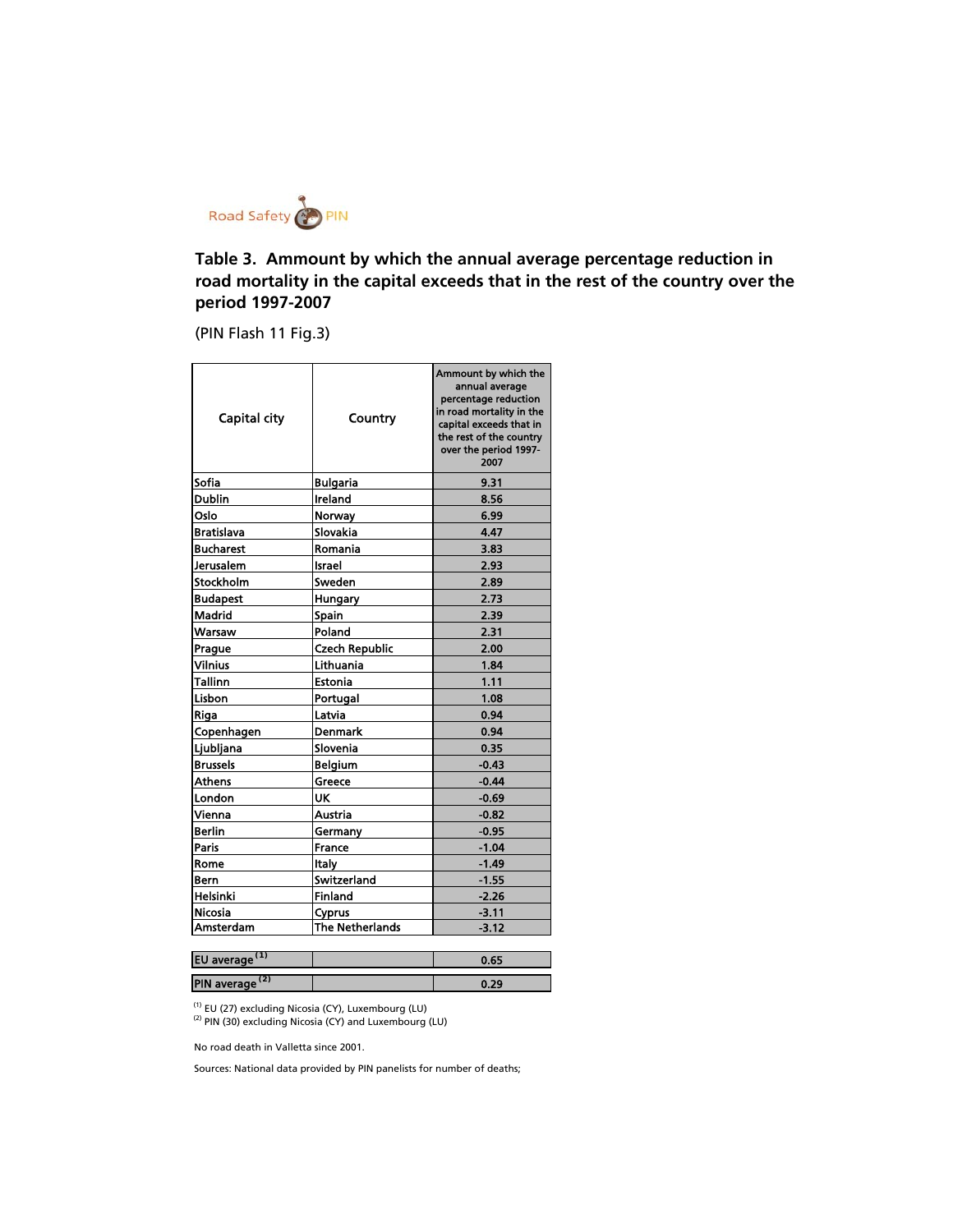

#### **Table 4. Ratio of road mortality in the capital to road mortality in the rest of the country**

(PIN Flash 11 Fig.4)

| Country                | Capital city     |      |      |      |      |      |      |      |      |      | Ratio road mortality in the capital city / road mortality in the rest of the country |      | Ratio road mortality in<br>the capital city / road<br>mortality in the rest of<br>the country (average<br>values for the vears |
|------------------------|------------------|------|------|------|------|------|------|------|------|------|--------------------------------------------------------------------------------------|------|--------------------------------------------------------------------------------------------------------------------------------|
|                        |                  | 1997 | 1998 | 1999 | 2000 | 2001 | 2002 | 2003 | 2004 | 2005 | 2006                                                                                 | 2007 | 2005, 2006, 2007)                                                                                                              |
| Norway                 | Oslo             | 0.38 | 0.32 | 0.29 | 0.33 | 0.28 | 0.35 | 0.27 | 0.21 | 0.14 | 0.19                                                                                 | 0.23 | 0.19                                                                                                                           |
| Austria                | Vienna           | 0.19 | 0.22 | 0.19 | 0.20 | 0.18 | 0.20 | 0.21 | 0.20 | 0.20 | 0.20                                                                                 | 0.20 | 0.20                                                                                                                           |
| Spain                  | Madrid           | 0.44 | 0.44 | 0.26 | 0.24 | 0.27 | 0.27 | 0.26 | 0.22 | 0.21 | 0.22                                                                                 | 0.25 | 0.22                                                                                                                           |
| Belaium                | <b>Brussels</b>  | 0.26 | 0.30 | 0.30 | 0.30 | 0.27 | 0.25 | 0.27 | 0.27 | 0.26 | 0.25                                                                                 | 0.25 | 0.25                                                                                                                           |
| Finland                | Helsinki         | 0.24 | 0.27 | 0.33 | 0.29 | 0.32 | 0.32 | 0.32 | 0.26 | 0.24 | 0.26                                                                                 | 0.29 | 0.26                                                                                                                           |
| Sweden                 | Stockholm        | 0.35 | 0.38 | 0.39 | 0.36 | 0.37 | 0.32 | 0.30 | 0.25 | 0.23 | 0.26                                                                                 | 0.28 | 0.26                                                                                                                           |
| France                 | <b>Paris</b>     | 0.28 | 0.29 | 0.27 | 0.31 | 0.30 | 0.31 | 0.26 | 0.26 | 0.31 | 0.30                                                                                 | 0.31 | 0.30                                                                                                                           |
| Germany                | <b>Berlin</b>    | 0.27 | 0.27 | 0.29 | 0.28 | 0.27 | 0.26 | 0.28 | 0.28 | 0.31 | 0.30                                                                                 | 0.30 | 0.30                                                                                                                           |
| Estonia                | <b>Tallinn</b>   | 0.33 | 0.29 | 0.31 | 0.31 | 0.34 | 0.31 | 0.29 | 0.27 | 0.29 | 0.30                                                                                 | 0.32 | 0.30                                                                                                                           |
| Ireland                | <b>Dublin</b>    | 0.69 | 0.65 | 0.47 | 0.35 | 0.31 | 0.28 | 0.38 | 0.39 | 0.43 | 0.34                                                                                 | 0.33 | 0.34                                                                                                                           |
| <b>Czech Republic</b>  | Prague           | 0.47 | 0.45 | 0.45 | 0.47 | 0.49 | 0.46 | 0.43 | 0.41 | 0.43 | 0.37                                                                                 | 0.34 | 0.37                                                                                                                           |
| Greece                 | Athens           | 0.36 | 0.34 | 0.34 | 0.36 | 0.36 | 0.36 | 0.35 | 0.36 | 0.40 | 0.40                                                                                 | 0.40 | 0.40                                                                                                                           |
| Lithuania              | <b>Vilnius</b>   |      |      |      |      | 0.44 | 0.45 | 0.44 | 0.42 | 0.37 | 0.40                                                                                 | 0.41 | 0.40                                                                                                                           |
| Cyprus                 | Nicosia          |      |      |      | 0.33 | 0.43 | 0.46 | 0.48 | 0.40 | 0.35 | 0.41                                                                                 | 0.46 | 0.41                                                                                                                           |
| Latvia                 | Riga             | 0.44 | 0.40 | 0.38 | 0.37 | 0.37 | 0.37 | 0.40 | 0.41 | 0.43 | 0.42                                                                                 | 0.44 | 0.42                                                                                                                           |
| Israel                 | <b>Jerusalem</b> | 0.53 | 0.49 | 0.53 | 0.46 | 0.39 | 0.32 | 0.43 | 0.41 | 0.41 | 0.42                                                                                 | 0.50 | 0.42                                                                                                                           |
| <b>Denmark</b>         | Copenhagen       | 0.40 | 0.36 | 0.45 | 0.44 | 0.42 | 0.31 | 0.31 | 0.28 | 0.36 | 0.42                                                                                 | 0.47 | 0.42                                                                                                                           |
| Hungary                | Budapest         | 0.51 | 0.50 | 0.50 | 0.49 | 0.47 | 0.42 | 0.39 | 0.40 | 0.41 | 0.42                                                                                 | 0.43 | 0.42                                                                                                                           |
| Poland                 | Warsaw           | 0.59 | 0.62 | 0.61 | 0.57 | 0.51 | 0.51 | 0.52 | 0.52 | 0.51 | 0.47                                                                                 | 0.44 | 0.48                                                                                                                           |
| Romania                | <b>Bucharest</b> | 0.62 | 0.60 | 0.54 | 0.50 | 0.45 | 0.45 | 0.43 | 0.47 | 0.48 | 0.49                                                                                 | 0.47 | 0.49                                                                                                                           |
| Romania                | Sofia            | 1.71 | 0.94 | 0.72 | 0.63 | 0.62 | 0.64 | 0.57 | 0.53 | 0.51 | 0.49                                                                                 | 0.48 | 0.49                                                                                                                           |
| Switzerland            | <b>Bern</b>      | 0.39 | 0.37 | 0.44 | 0.36 | 0.44 | 0.49 | 0.43 | 0.47 | 0.45 | 0.50                                                                                 | 0.38 | 0.50                                                                                                                           |
| Luxemboura             | Luxembourg       |      |      |      |      |      |      |      |      | 1.40 | 0.52                                                                                 | 0.39 | 0.52                                                                                                                           |
| UK                     | London           | 0.52 | 0.54 | 0.56 | 0.62 | 0.63 | 0.61 | 0.55 | 0.51 | 0.50 | 0.52                                                                                 | 0.54 | 0.52                                                                                                                           |
| Portugal               | Lisbon           | 0.64 | 0.69 | 0.72 | 0.69 | 0.65 | 0.63 | 0.60 | 0.62 | 0.57 | 0.56                                                                                 | 0.49 | 0.56                                                                                                                           |
| <b>The Netherlands</b> | Amsterdam        | 0.39 | 0.44 | 0.53 | 0.61 | 0.58 | 0.44 | 0.36 | 0.36 | 0.45 | 0.57                                                                                 | 0.61 | 0.57                                                                                                                           |
| Slovenia               | Liubliana        | 0.51 | 0.46 | 0.46 | 0.46 | 0.40 | 0.40 | 0.38 | 0.41 | 0.42 | 0.63                                                                                 | 0.70 | 0.63                                                                                                                           |
| Italy                  | Rome             | 0.77 | 0.67 | 0.79 | 0.75 | 1.02 | 0.90 | 0.90 | 0.81 | 0.94 | 0.84                                                                                 | 0.80 | 0.84                                                                                                                           |
| Slovakia               | Bratislava       | 1.56 | 1.37 | 1.41 | 1.37 | 1.48 | 1.20 | 1.29 | 1.12 | 1.29 | 0.90                                                                                 | 0.85 | 0.90                                                                                                                           |
| <b>EU</b> average      |                  | 0.48 | 0.46 | 0.46 | 0.46 | 0.47 | 0.46 | 0.45 | 0.44 | 0.47 | 0.46                                                                                 | 0.46 | 0.46                                                                                                                           |
|                        |                  |      |      |      |      |      |      |      |      |      |                                                                                      |      |                                                                                                                                |
| <b>PIN</b> average     |                  | 0.54 | 0.53 | 0.53 | 0.52 | 0.54 | 0.53 | 0.52 | 0.51 | 0.54 | 0.54                                                                                 | 0.54 | 0.54                                                                                                                           |

No road death in Valletta since 2001<br>Sources: National data provided by PIN panelists for number of deaths; Eurostat for population figures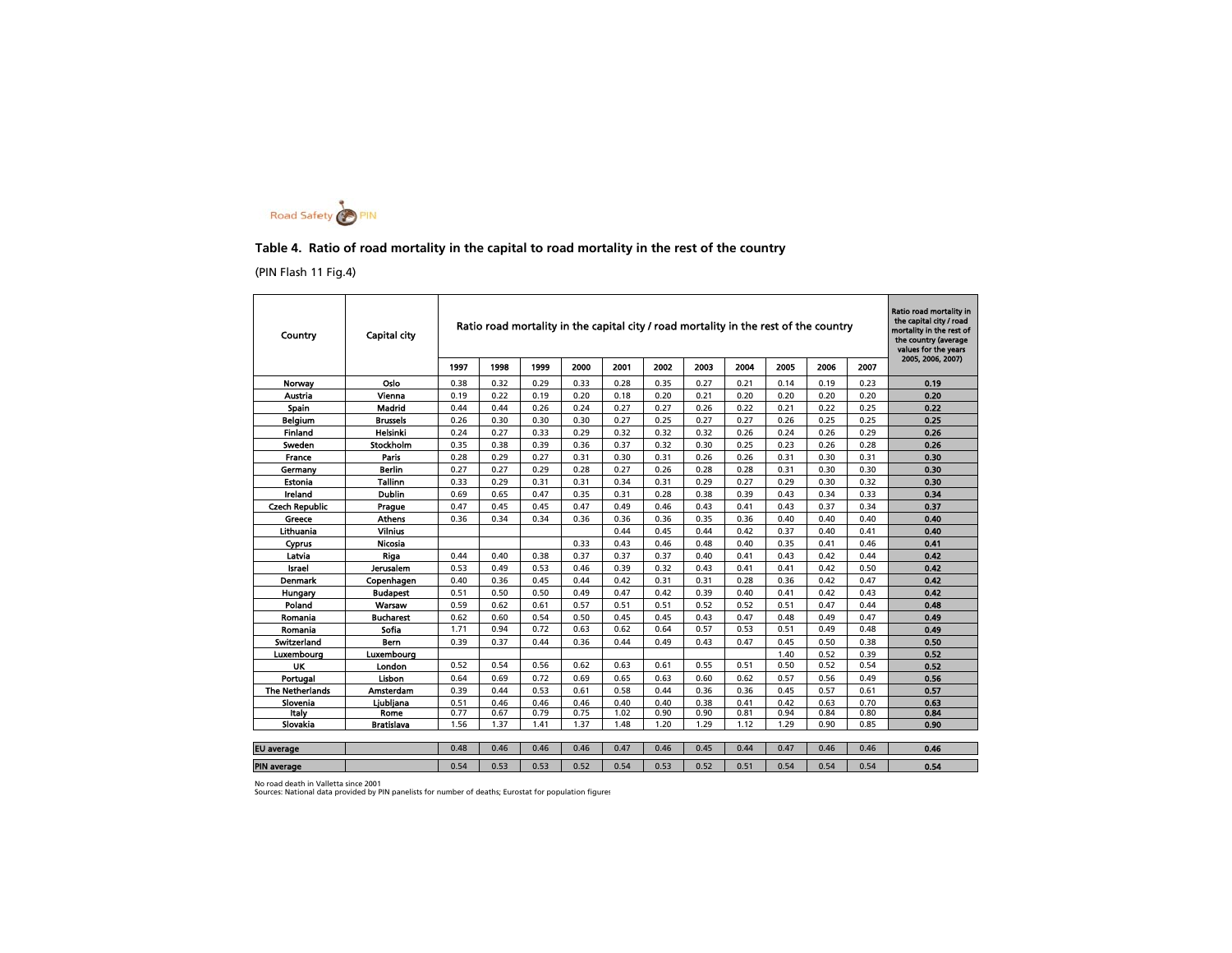

## **Table 5. Number of road deaths in the administrative area of the capital city (1996-2007)**

(PIN Flash 11)

| <b>Country</b>                 | <b>Capital city</b> | 1996  | 1997            | 1998            | 1999            | 2000                    | 2001             | 2002             | 2003             | 2004            | 2005             | 2006            | 2007             |
|--------------------------------|---------------------|-------|-----------------|-----------------|-----------------|-------------------------|------------------|------------------|------------------|-----------------|------------------|-----------------|------------------|
| Austria                        | Vienna              | 38    | 56              | 39              | 60              | 34                      | 41               | 45               | 45               | 43              | 34               | 33              | 35               |
|                                | <b>Brussels</b>     | 31    | 40              | 38              | 50              | 44                      | $\overline{37}$  | $\overline{37}$  | $\overline{30}$  | $\overline{37}$ | $\overline{28}$  | $\overline{26}$ | 31               |
|                                | Sofia               |       | 143             | 135             | 102             | 79                      | 101              | $\overline{92}$  | 85               | $\overline{74}$ | $\overline{78}$  | $\overline{87}$ | $\overline{73}$  |
| Belgium<br>Bulgaria<br>Cyprus  | Nicosia             |       |                 |                 | 11              | 18                      | $\overline{10}$  | $\overline{18}$  | $\overline{18}$  | $\overline{15}$ | $\overline{12}$  | $\overline{12}$ | 16               |
| <b>Czech Republic</b>          | Prague              | 95    | 100             | 70              | 78              | 89                      | 76               | 89               | 72               | 64              | 70               | 62              | 36               |
| <b>Denmark</b>                 | Copenhagen          | 32    | 19              | 19              | 26              | 34                      | 15               | 20               | 14               | 12              | 12               | 19              | 20               |
| Estonia                        | Tallinn             | 31    | 28              | $\overline{34}$ | 23              | 24                      | $\overline{26}$  | $\overline{27}$  | $\overline{13}$  | $\overline{20}$ | $\overline{17}$  | $\overline{22}$ | $\overline{25}$  |
| Finland                        | Helsinki            | 10    | 9               | 15              | 15              | 16                      | $\overline{12}$  | 18               | 16               | 9               | 9                | $\overline{13}$ | $\overline{11}$  |
| France                         | <b>Paris</b>        | 264   | 242             | 245             | 254             | 231                     | 287              | $\overline{247}$ | 186              | 168             | 164              | 162             | 127              |
| Germany                        | <b>Berlin</b>       | 120   | 87              | 85              | 103             | 98                      | 65               | 82               | $\overline{77}$  | $\overline{70}$ | 67               | $\overline{74}$ | $\overline{56}$  |
| Greece                         | <b>Athens</b>       | 333   | 278             | 278             | 284             | 260                     | 281              | $\overline{220}$ | 199              | 232             | 251              | 263             | $\overline{226}$ |
| <b>Hungary</b>                 | <b>Budapest</b>     | 142   | 143             | 139             | 118             | 124                     | 111              | 108              | 98               | 93              | 100              | 101             | 100              |
| <b>Ireland</b>                 | <b>Dublin</b>       | 39    | $\overline{53}$ | 40              | 27              | $\overline{26}$         | $\overline{14}$  | $\overline{17}$  | $\overline{13}$  | $\overline{26}$ | $\overline{19}$  | $\overline{19}$ | $\overline{11*}$ |
| <b>Israel</b>                  | Jerusalem           | 39    | 28              | 26              | 30              | 30                      | 14               | 21               | $\overline{19}$  | $\overline{29}$ | 14               | $\overline{17}$ | $\overline{27}$  |
| Italy <sup>(1)</sup><br>Latvia | Rome                | 236   | 190             | 338             | 132             | 296                     | 305              | 363              | 165              | 260             | 237              | 231             | $163*$           |
|                                | <b>Riga</b>         | 111   | 104             | 106             | 94              | 100                     | $\overline{83}$  | $\overline{77}$  | $\overline{83}$  | $\overline{91}$ | 66               | $\overline{70}$ | $\overline{70}$  |
| Lithuania                      | <b>Vilnius</b>      |       |                 |                 |                 |                         | 54               | 53               | 59               | $\overline{53}$ | 53               | 45              | 67               |
| Luxembourg                     | Luxembourg          |       |                 |                 |                 | 6                       | 4                | 9                |                  | 6               | $\overline{2}$   | $\overline{2}$  | $\overline{4}$   |
| <b>Malta</b>                   | Valletta            | 0     | 0               | $\mathbf 0$     | 0               | $\mathbf 0$             | 0                | 0                | $\mathbf 0$      | 0               | $\mathbf 0$      | $\mathbf 0$     | 0                |
| <b>The Netherlands</b>         | Amsterdam           | 24    | 23              | $\overline{20}$ | 31              | 37                      | 30               | $\overline{23}$  | $\overline{14}$  | $\overline{14}$ | 19               | $\overline{20}$ | 25               |
| Norway                         | Oslo                | 21    | 8               | 13              | 16              | 6                       | $\overline{15}$  | $\overline{11}$  | $\overline{11}$  | 6               | 3                | 4               | 10               |
| Poland                         | Warsaw              | 158   | 173             | 192             | 193             | 134                     | 125              | 134              | 124              | 142             | $\overline{127}$ | 109             | 110              |
| Portugal                       | Lisbon              | 91    | $\overline{91}$ | $\overline{81}$ | $\overline{78}$ | 75                      | 58               | $\overline{55}$  | $\overline{55}$  | $\overline{34}$ | $\overline{41}$  | 25              | 22               |
| Romania                        | <b>Bucharest</b>    | 179   | 161             | 164             | 139             | 100                     | $\overline{118}$ | $\overline{94}$  | $\overline{90}$  | 101             | 131              | 113             | $\overline{122}$ |
| Slovakia                       | <b>Bratislava</b>   | 90    | 91              | 95              | 64              | 78                      | 64               | 71               | 40               | $\overline{74}$ | 45               | 54              | 28               |
| Slovenia                       | Ljubljana           | 37    | 24              | 16              | 26              | 21                      | $\overline{13}$  | $\overline{15}$  | $\overline{16}$  | 11              | $\overline{17}$  | $\overline{18}$ | $\overline{33}$  |
| <b>Spain</b>                   | <b>Madrid</b>       | 91    | 142             | 141             | 94              | 106                     | 117              | 121              | 104              | 88              | 63               | 63              | 85               |
| Sweden                         | Stockholm           | 11    | 17              | 17              | 17              | 20                      | $\overline{16}$  | $\overline{18}$  | $\overline{12}$  | $\overline{12}$ | 9                | 7               | 16               |
| Switzerland                    | <b>Bern</b>         | 4     |                 | 8               | 3               | $\overline{\mathbf{3}}$ | 5                | 5                | 4                | 3               | 5                | $\overline{2}$  | 3                |
| <u>UK</u>                      | London              | 251   | 276             | 226             | 264             | 286                     | 300              | 281              | $\overline{272}$ | 216             | 214              | 231             | 222              |
|                                |                     |       |                 |                 |                 |                         |                  |                  |                  |                 |                  |                 |                  |
| EU $^{(2)}$                    |                     | 2,414 | 2,490           | 2,533           | 2,283           | 2,336                   | 2,363            | 2,334            | 1,901            | 1,965           | 1,885            | 1,881           | 1,560            |
|                                |                     |       |                 |                 |                 |                         |                  |                  |                  |                 |                  |                 |                  |
| <b>PIN</b> <sup>(2)</sup>      |                     | 2,478 | 2,527           | 2,580           | 2,332           | 2,375                   | 2,397            | 2,371            | 1,935            | 2,003           | 1,907            | 1,904           | 1,600            |

 $^{(1)}$  A correction factor of 1.04 has been applyied to number of deaths before 2000. Since 2001 the 30 days road deaths definition is applyied. Figures from 1996-1999 should be taken with cautious because of underreporti (2) In absence of data (cases of Sofia, Nicosia, Vilnius and Luxembourg) the figure from the following year is used.

\* provisional 2007 figures

Sources: National data provided by PIN panelists for number of deaths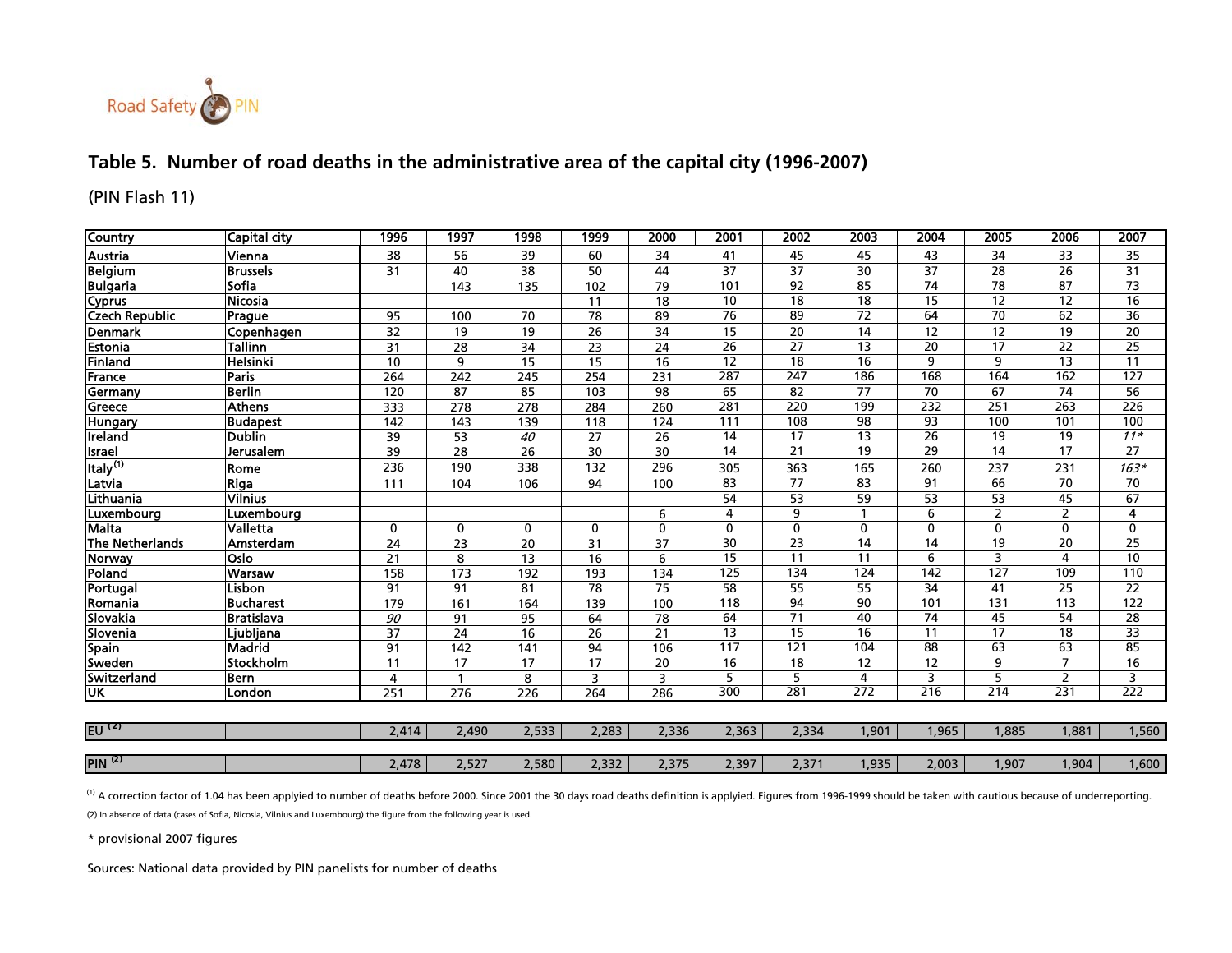

## **Table 6. Number of road deaths in the country (1996-2007)**

### (PIN Flash 11)

| Country                | 1996   | 1997   | 1998   | 1999           | 2000   | 2001             | 2002   | 2003   | 2004            | 2005            | 2006   | 2007            |
|------------------------|--------|--------|--------|----------------|--------|------------------|--------|--------|-----------------|-----------------|--------|-----------------|
| Austria                | 1,027  | 1.105  | 963    | 1.079          | 976    | 958              | 956    | 931    | 878             | 768             | 730    | 691             |
| <b>Belgium</b>         | 1,356  | 1,364  | 1,500  | 1,397          | 1,470  | 1,486            | .306   | 1,214  | 1.162           | 1.089           | 1.069  | 1,067           |
| <b>Bulgaria</b>        | 1,014  | 915    | 1,003  | 1,047          | 1,012  | 1,011            | 959    | 960    | 943             | 957             | 1,043  | 1,006           |
| Cyprus                 | 128    | 115    | 111    | 113            | 111    | 98               | 94     | 97     | 117             | 102             | 86     | $\overline{89}$ |
| <b>Czech Republic</b>  | ,568   | ,597   | ,360   | 1,455          | ,486   | 1,334            | ,431   | ,447   | , 382           | 1,286           | 1,063  | 1,222           |
| Denmark                | 514    | 489    | 499    | 514            | 498    | 431              | 463    | 432    | 369             | 331             | 306    | 406             |
| Estonia                | 213    | 279    | 284    | 232            | 204    | 199              | 223    | 164    | 170             | 169             | 204    | 196             |
| Finland                | 404    | 438    | 400    | 431            | 396    | 433              | 415    | 379    | 375             | 379             | 336    | 380             |
| France                 | 8,540  | 8,445  | 8,920  | 8,486          | 8,079  | 8,162            | 7.655  | 6,058  | 5,530           | 5,318           | 4.703  | 4,620           |
| Germany                | 8,758  | 8,549  | 7,792  | 7,772          | 7,503  | 6,977            | 6,842  | 6,613  | 5,842           | 5,361           | 5,091  | 4,949           |
| Greece                 | 2,157  | 2,105  | 2,182  | 2,116          | 2,037  | 1,880            | 1.634  | 1.605  | 1,670           | 1,658           | 1,657  | $1605*$         |
| <b>Hungary</b>         | 1,370  | 1,391  | 1,371  | 1,306          | 1,200  | 1,239            | 1,429  | 1,326  | 1,296           | 1,278           | 1,303  | 1,230           |
| Ireland                | 453    | 472    | 458    | 413            | 415    | 411              | 376    | 335    | 374             | 396             | 365    | $338*$          |
| Israel                 | 517    | 530    | 548    | 476            | 461    | 542              | 525    | 451    | 480             | 448             | 414    | 398             |
| Italy <sup>(1)</sup>   | 7,197  | 7,238  | 6,805  | 7,210          | 7,061  | 7,096            | 6,980  | 6,563  | 6,122           | 5,818           | 5,669  | 5313*           |
| Latvia                 | 594    | 567    | 677    | 652            | 635    | 558              | 559    | 532    | 516             | 442             | 407    | 419             |
| Lithuania              | 667    | 725    | 829    | 748            | 641    | 706              | 697    | 709    | 752             | 773             | 760    | 739             |
| Luxembourg             | 72     | 56     | 56     | 58             | 77     | 69               | 62     | 53     | 49              | 46              | 36     | 43              |
| Malta                  | 19     | 18     | 17     | $\overline{a}$ | 15     | 16               | 16     | 16     | $\overline{13}$ | $\overline{17}$ | 11     | $14*$           |
| <b>The Netherlands</b> | .251   | .235   | 1,149  | 1.186          | 1.166  | 1,083            | 1,069  | 1,088  | 881             | 817             | 811    | 791             |
| Norway                 | 255    | 303    | 352    | 304            | 341    | 275              | 310    | 280    | 257             | 224             | 243    | 233             |
| Poland                 | 6,359  | 7,310  | 7,080  | 6,730          | 6,294  | 5,534            | 5.827  | 5,640  | 5.712           | 5,444           | 5,243  | 5,583           |
| Portugal               | 2,730  | 2,521  | 2,126  | 2,028          | 1,877  | 1,670            | 1,668  | 1,542  | 1,294           | 1,247           | 969    | 974             |
| Romania                | 2,845  | 2,863  | 2,778  | 2,479          | 2,480  | 2,454            | 2,414  | 2,232  | 2,446           | 2,623           | 2,573  | 2,794           |
| Slovakia               | 616    | 788    | 819    | 647            | 628    | 614              | 610    | 645    | 603             | 560             | 579    | 627             |
| Slovenia               | 389    | 357    | 309    | 334            | 313    | $\overline{278}$ | 269    | 242    | 274             | 258             | 262    | 293             |
| <b>Spain</b>           | 5,482  | 5,604  | 5,956  | 5,738          | 5.777  | 5,517            | 5,347  | 5,400  | 4,749           | 4,442           | 4,104  | 3821*           |
| Sweden                 | 508    | 507    | 492    | 536            | 564    | 551              | 532    | 529    | 480             | 440             | 445    | 471             |
| Switzerland            | 616    | 587    | 597    | 583            | 592    | 544              | 513    | 546    | 510             | 409             | 370    | 384             |
| UK                     | 3.740  | 3,743  | 3,581  | 3,564          | 3,580  | 3,598            | 3,581  | 3,658  | 3,368           | 3,337           | 3,300  | 3,056           |
|                        |        |        |        |                |        |                  |        |        |                 |                 |        |                 |
| EU                     | 59,971 | 60,796 | 59,517 | 58,275         | 56,495 | 54,363           | 53,414 | 50,410 | 47,367          | 45,356          | 43,125 | 42,737          |
| <b>PIN</b>             | 61,359 | 62,216 | 61,014 | 59,638         | 57,889 | 55,724           | 54,762 | 51,687 | 48,614          | 46,437          | 44,152 | 43,752          |

 $<sup>(1)</sup>$  From 1996 to 1999: 7 days road deaths definition, correction coefficient of 1.078 applied</sup>

\* provisional 2007 figures

Sources: National data provided by PIN panelists for number of deaths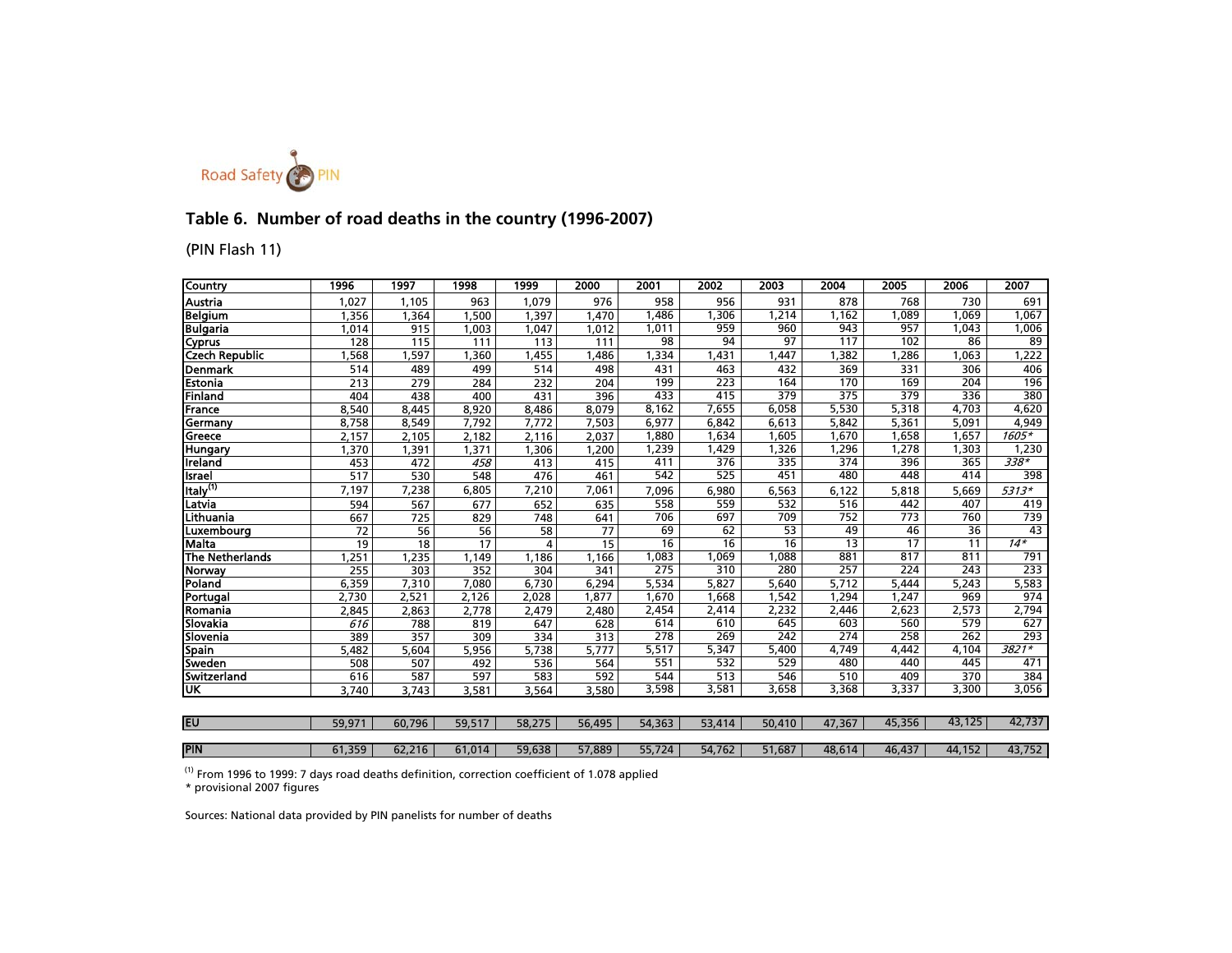

### **Table 7. Resident population in the capital city (1996-2007) by 1st of January of each year**

(PIN Flash 11)

| Country                 | <b>Capital city</b> | 1996      | 1997          | 1998          | 1999      | 2000      | 2001      | 2002      | 2003      | 2004      | 2005      | 2006      | 2007      |
|-------------------------|---------------------|-----------|---------------|---------------|-----------|-----------|-----------|-----------|-----------|-----------|-----------|-----------|-----------|
| <b>Austria</b>          | Vienna              | 1,539,002 | 1,542,191     | 1,540,875     | 1,542,252 | 1,548,537 | 1,553,956 | 1,562,737 | ,583,814  | 1,598,626 | 1,626,440 | 1,651,437 | .664,146  |
| <b>Belgium</b>          | <b>Brussels</b>     | 948,122   | 950,597       | 953,175       | 954,460   | 959,318   | 964,405   | 978,384   | 992,041   | 999,899   | 1,006,749 | 1,018,804 | 1,031,215 |
| <b>Bulgaria</b>         | <b>Sofia</b>        |           | 1,114,168     | 1,122,302     | 1,133,183 | 1,142,152 | 1,099,507 | 1,113,742 | ,127,556  | 1,138,950 | 1,148,429 | 1,153,754 | 1,156,885 |
| Cyprus                  | <b>Nicosia</b>      | 193,000   | 195.700       | 198,200       | 200,200   | 202,300   | 204,100   | 206,200   | 208,900   | 213,500   | 219,200   | 224,500   | 228,400   |
| <b>Czech Republic</b>   | Prague              | 1,204,953 | ,200,455      | 1,193,270     | 1,186,855 | 1,181,126 | 1,160,118 | 1,161,938 | ,165,581  | 1,170,571 | 1,181,610 | 1,188,126 | 1,212,097 |
| <b>Denmark</b>          | Copenhagen          | 565,540   | 572,888       | 577.476       | 581,309   | 586,026   | 590,224   | 591,853   | 592,720   | 593,385   | 594,248   | 593,013   | 595,933   |
| Estonia                 | Tallinn             | 421,249   | 413,851       | 408,238       | 404,091   | 400,781   | 399,685   | 398,434   | 397,150   | 396,375   | 396,010   | 396,193   | 396,852   |
| Finland                 | Helsinki            | 532,053   | 539,363       | 546,317       | 551,123   | 555,474   | 559,718   | 559,716   | 559,330   | 559,046   | 560,905   | 564,521   | 568,531   |
| <b>France</b>           | Paris               | 6,134,274 | 6,134,394     | 6,141,921     | 6,161,923 | 6,202,341 | 6,245,837 | 6,286,068 | 6,326,333 | 6,362,310 | 6,408,218 | 6,477,982 | 6,477,982 |
| Germany                 | <b>Berlin</b>       | 3 458 763 | 3 4 2 5 7 5 9 | 3 3 9 8 8 2 2 | 3 386 667 | 3 382 169 | 3 388 434 | 3 392 425 | 3 388 477 | 3 387 828 | 3 395 189 | 3,404,037 | 3,416,000 |
| Greece                  | <b>Athens</b>       | 3,258,760 | 3,280,836     | 3,301,478     | 3,319,473 | 3,333,587 | 3,342,617 | 3,348,409 | 3,354,072 | 3,372,570 | 3,401,546 | 3,423,934 | 3,447,843 |
| Hungary                 | <b>Budapest</b>     | 1,896,403 | 1,873,809     | 1,846,650     | 1,821,394 | 1,791,098 | 1,759,209 | 1,739,569 | 1,719,342 | 1,705,309 | 1,697,343 | 1,698,106 | 1,696,128 |
| Ireland                 | <b>Dublin</b>       | 481,854   | 484,175       | 486,496       | 488,818   | 491,139   | 493,460   | 495,781   | 498,389   | 500,996   | 504,195   | 506,211   | 507,000   |
| <b>Israel</b>           | Jerusalem           | 602,100   | 622,100       | 633,700       | 646,300   | 657,500   | 670,000   | 680.400   | 693,200   | 706.400   | 719.900   | 733.300   | 746.300   |
| <b>Italy</b>            | Rome                | ######    | 2,630,040     | 2,610,178     | 2,587,635 | 2,570,489 | 2,559,005 | 2,545,860 | 2,540,829 | 2,542,003 | 2,553,873 | 2,547,677 | 2,705,603 |
| Latvia                  | Riga                | 810.172   | 797.947       | 786,612       | 776,008   | 766,381   | 756,627   | 747,157   | 739,232   | 735,241   | 731,762   | 727,578   | 722,485   |
| Lithuania               | <b>Vilnius</b>      | 578,327   | 571,164       | 565,881       | 562,353   | 558,816   | 554,104   | 553,201   | 553,057   | 552,603   | 552,844   | 553,391   | 554,300   |
| Luxembourg              | Luxembourg          |           |               |               |           |           |           |           |           |           |           | 76,600    | 86,986    |
| Malta <sup>(1)</sup>    | Valletta            |           |               |               |           |           |           |           |           |           | 6,300     |           | 9,300     |
| <b>The Netherlands</b>  | Amsterdam           | 718,119   | 715,148       | 718,151       | 727,053   | 731,288   | 734,594   | 735,526   | 736,562   | 739,104   | 742,783   | 743,079   | 742,884   |
| <b>Norway</b>           | <b>Oslo</b>         | 488,659   | 494,793       | 499,693       | 502,867   | 507,467   | 508,726   | 512,589   | 517,401   | 521,886   | 529,846   | 538,411   | 548,617   |
| Poland <sup>(2)</sup>   | Warsaw              | 1,628,505 | 1.624.843     | 1,618,468     | 1.615.369 | 1,610,471 | .609.780  | 1,688,194 | 1,689,559 | 1.692.854 | 1,697,596 | 1.702.139 | 1,704,717 |
| Portugal <sup>(3)</sup> | Lisbon              | 572,370   | 554,050       | 535,740       | 517,650   | 568,444   | 558,965   | 549,766   | 540,022   | 529,485   | 519,795   | 509,751   | 499,700   |
| Romania                 | <b>Bucharest</b>    | 2037278   | 2027512       | 2016131       | 2011305   | 2009200   | 1996814   | 1934449   | 1929615   | 1927559   | 1924959   | 1931236   | 1931838   |
| Slovakia <sup>(4)</sup> | <b>Bratislava</b>   | 450.000   | 450,000       | 449.547       | 448.292   | 447.345   | 428,094   | 427,049   | 425,533   | 425,155   | 425,459   | 425,533   | 426,091   |
| Slovenia                | Ljubljana           | 268,100   | 266,500       | 265,000       | 263,400   | 261,700   | 260,100   | 258,900   | 258,000   | 257,100   | 256,100   | 255,400   | 254,300   |
| Spain <sup>(5)</sup>    | Madrid              | 2,866,850 | 2,874,178     | 2,881,506     | 2,879,052 | 2,882,860 | 2.957.058 | 3.016.788 | 3.092.759 | 3.099.834 | 3,155,359 | 3.128.600 | 3,132,463 |
| Sweden                  | <b>Stockholm</b>    | 711119    | 718,462       | 727,339       | 736,113   | 743,703   | 750,348   | 754,948   | 758,148   | 761,721   | 765,044   | 771,038   | 782,885   |
| Switzerland             | Bern                | 130,128   | 128,429       | 126,886       | 126,467   | 126,752   | 126,661   | 127,330   | 127,519   | 127,352   | 127,421   | 127,882   | 128,345   |
| UK                      | London              | 7,172,000 | 7,172,000     | 7.172.000     | 7.172.000 | 7.172.000 | 7.172.000 | 7,280,000 | 7,388,000 | 7.400.000 | 7,450,000 | 7,500,000 | 7,521,000 |

| EU $(6)$           |          | $ $ ##########  33,654,593 | $\vert$ 36,451,724   36,394,518 |            | 36.420.811 | 36,425,100 | 36,603,409 | 36,790,810 | 36,842,109 | 37,043,609   37,152,404   38,591,011 |                       |            |
|--------------------|----------|----------------------------|---------------------------------|------------|------------|------------|------------|------------|------------|--------------------------------------|-----------------------|------------|
|                    |          |                            |                                 |            |            |            |            |            |            |                                      |                       |            |
| PIN <sup>(7)</sup> | ######## | 32,562,903                 | 35,415,532                      | 35,410,050 | 35,418,108 | 35,461,106 | 35,675,170 | 35,899,469 | 35,984,043 |                                      | 36,214,065 36,365,084 | 36,681,636 |

(1) Census of Household and Population 2005 (Malta)

<sup>(2)</sup> Central Statistical Office. Data for 1990 – 1999 were compiled on the basis of Population Census 1988. Since 2000 the data regarding the population and its structure as well as all demographic indices are compiled on and Housing Census 2002

(3) Resident population at the end of the year (source: Anuário Estatistico da Região de Lisboa e Vale do Tejo)

(4) Populations of the end of the year - (source: Statistical Office of the Slovak Republik; Presidium of Police Force)

(5) For 1996 population data by 1st of May.

(6) EU (27) excluding Valletta (CY) and Luxembourg (LU)

 $^{(7)}$  PIN (30) excluding Valletta (CY) and Luxembourg (LU)

Numbers in Italic estimated (extrapolated, or interpolated)